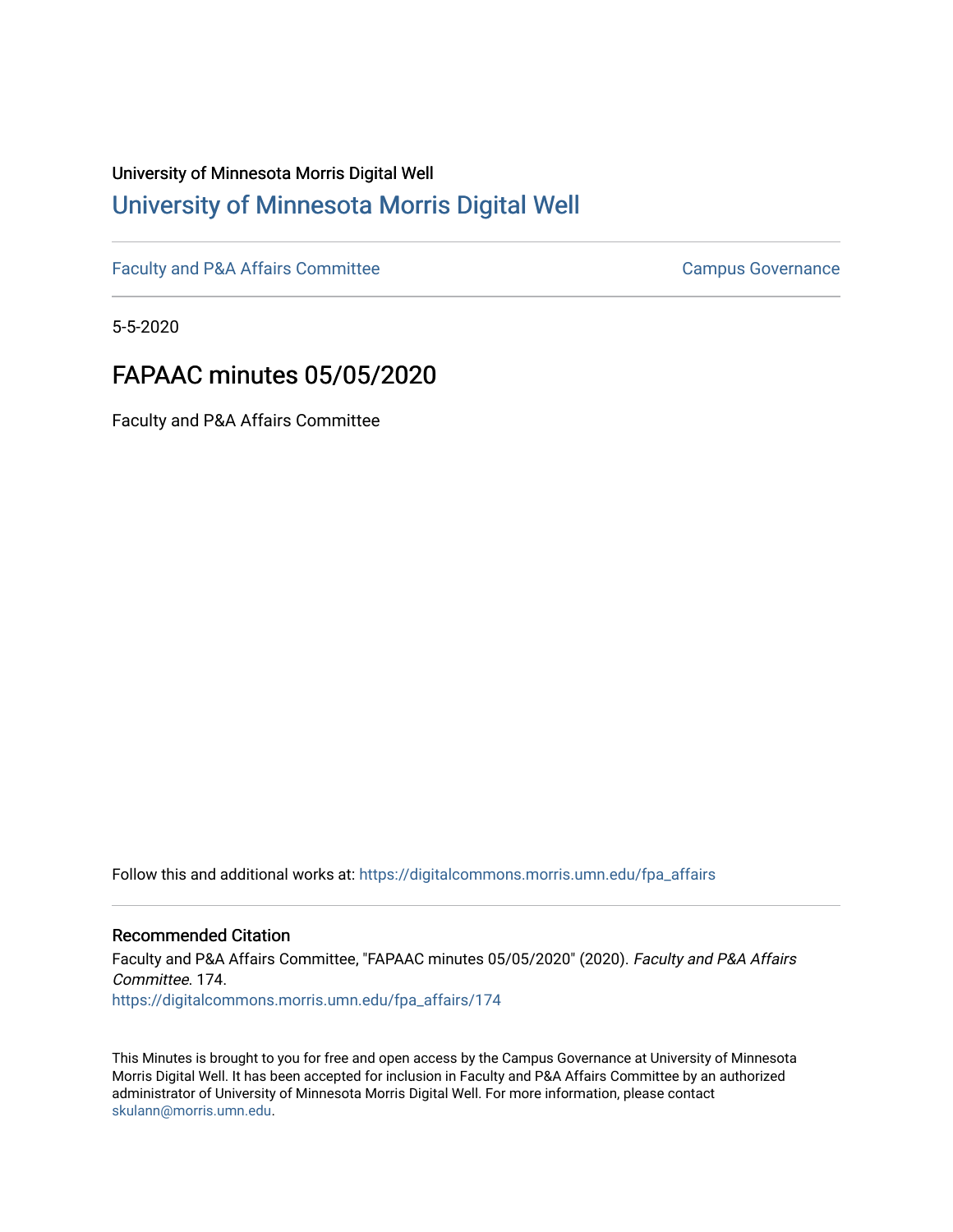Faculty P&A Affairs Committee Meeting Minutes Tuesday, May 5, 2020 Virtual Meeting, 11:40 am – 12:40 pm.

Present: Chlene Anderson, Brad Deane, Nick Skulan, Simon Tillier, Stephen DesLauriers, Kiel Harell, Emily Bruce.

Chlene Anderson called the ZOOM meeting to order.

Meeting minutes from 04/21/2020 were reviewed with no corrections and approved.

## **Reports**

- **[UMM Award for Excellence in Mentoring Undergraduate Research or Creative Activity](https://docs.google.com/document/d/1FjuNb6Zat8mHLtoH98dI3jbKK3la0lDUU929bIdbyIQ/edit?usp=sharing) -** Emily had no additional update but will work on this during the summer.
- **UMN Morris Employee Engagement Survey Results: Sarah Mattson and Kristin Youngblom** Chlene received an email response to the questions sent prior to Sarah and Kristin and will add to the shared drive Engagement Survey. A brief discussion followed with the following suggestions:
	- o Survey questions need to be modified.
	- o Could there be a different focus each time the survey is done.
	- o Is it possible to add Morris campus level questions to the engagement survey? Chlene will email Sarah to ask if possible.

## **Unfinished Business**

## **Fall Professional Development Day (FPDD) Planning**

Brad talked to the new incoming chair, Liz Wright of the University Education Association in Duluth (UEA-D). Liz would be happy to present the key note session during FPDD. We will keep her informed about the event as it gets closer. Brad asked if we had heard if funds would be available to cover travel expenses. Chlene had emailed Dean Ericksen this request and waiting for reply so will check again.

#### **Feedback from Spring 2020 Welfare Check**

Chlene received an answer from Dean Ericksen when asked if any positions were to be cut could a list be provided. No personal information would be shared. The committee was encouraged to listen to the Board of Regents meeting on May  $7<sup>th</sup>$  where the FY 21 budget will be discussed along with a framework for two contingency plans if further budget adjustments are needed.

#### **New Business**

## **[Scenario Planning for Faculty and P&A Working Conditions 2020](https://docs.google.com/document/d/1guupuXTpG66HZTmrpDIMP8bnPFSnqy1tvO71AEnEP10/edit?usp=sharing)**

The feedback from the spring welfare check is inserted into bullet points. We could decide to take action on these or some could be possible action points which could look beyond 2020.

In the shared drive document, Chlene added a link to a draft document which lists resources for Faculty/Instructor development for summer/fall. It includes stand alone resources, online consultations, webinars and workshops, foundations of online teaching (4 weeks), online course design seminar (5 weeks) and online teaching design program (10 weeks). Pam in IT will send out when they have the finalized version.

Chlene also mentioned there is a spreadsheet started by the Dean/VCAA on instructional support needs and she included the link on the report.